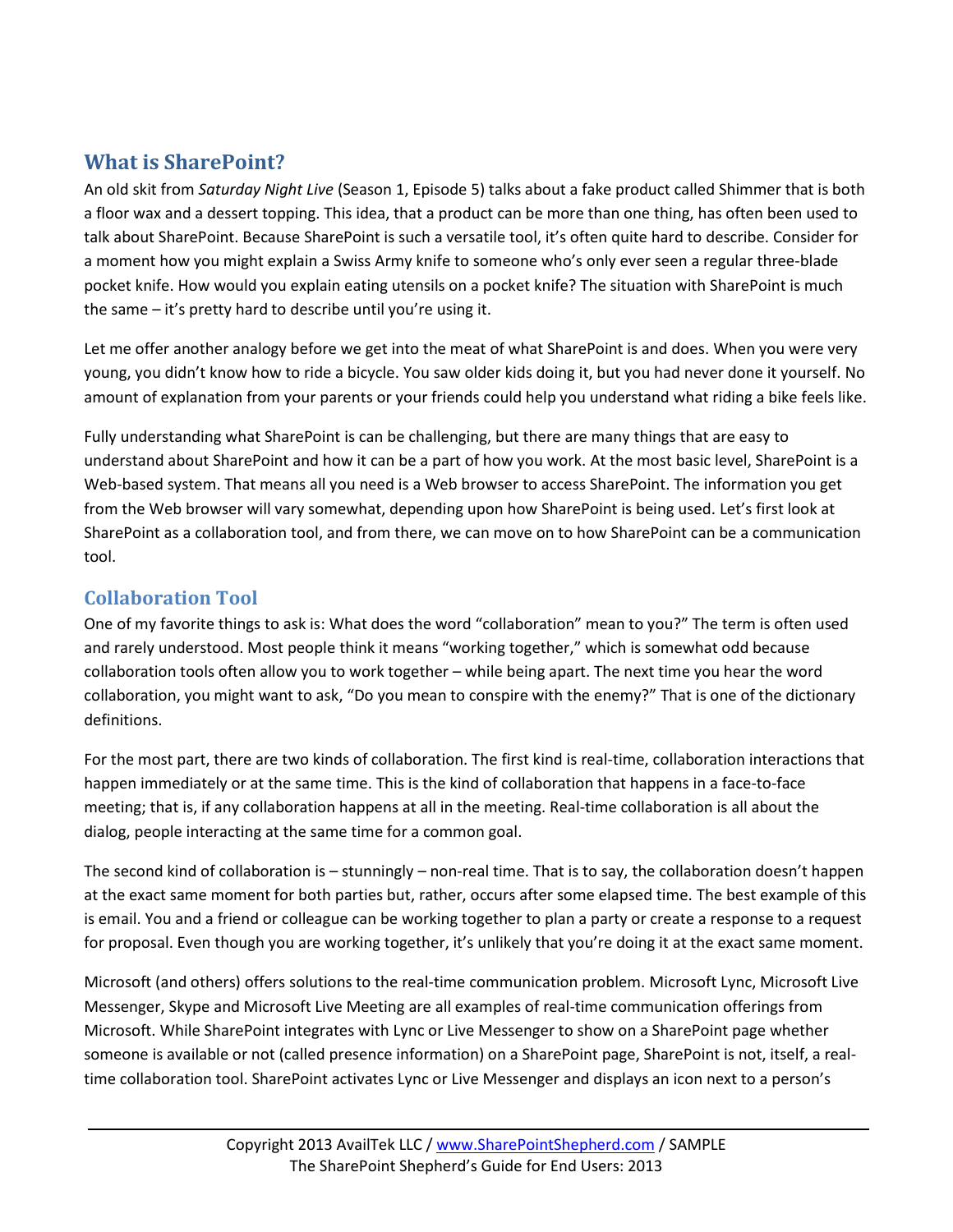name, indicating their status using the same iconography and coloring provided in the real-time communications tool.

In the non-real-time category of collaboration, SharePoint is like that Swiss Army knife – there are numerous tools that are available inside SharePoint to help you work with others, whether they're in the next office over or halfway around the world. There are really two key ways to think about the kinds of things on which users collaborate.

#### **Document Collaboration**

The first key type of collaboration is documents, such as working together to create a final output document. It could be a policy, a proposal, a PowerPoint presentation, or an Excel spreadsheet. Whatever the document is, you need to get the input from multiple people into the same single document. Historically, this has been handled through file shares, or more popularly through email. The problem with email is that it's difficult to find the right version and it consumes a lot of mailbox storage to keep pushing back and forth different versions of the same file.

SharePoint has a set of tools designed to manage the process of collaborating on documents. First, SharePoint offers version control. You can keep different versions of the same file on the system. This eliminates the problems associated with trying to manually track the file by incrementing a version number and prevents accidental overwriting of other users' work. The versioning feature, like most other features in SharePoint, is configurable so that you can turn it off or on, and even control how it works. SharePoint allows you to limit the number of versions, as well as to control the type of versioning – either simple versioning or using major and minor versions.

Major and minor versions opens up the concept of publishing – or approving – documents so that everyone can see the latest published version, but contributors – those with write access – can also see up-to-date working copies. This allows documents to be worked on in the same place that users consume them – if you want. Also, SharePoint allows you to require that documents be checked out before editing and can, by using out-of–thebox and custom workflows, even help to facilitate the approval process for a document.

You also have a set of records management functions that enable you to declare documents as official records for the organization – and therefore subject to a more restrictive set of policies for deleting or changing the record. SharePoint also has the ability to apply rights-management policies so that, even if a user downloads the document, it can still be protected from unauthorized access.

The final thing to know about how SharePoint manages documents is that SharePoint allows you to hold additional metadata for a document. Metadata literally means data about data. In this case, it's the properties associated with the document. There are some automatic properties that all documents have, including those stored on your local computer. Files have names, sizes, creation dates, modification dates, etc. With the exception of the names, other automatic file properties are considered automatic metadata. It's information that the system added to the file for you. SharePoint supports automatic metadata, but in contrast to a regular file system, you can add your own metadata to a file.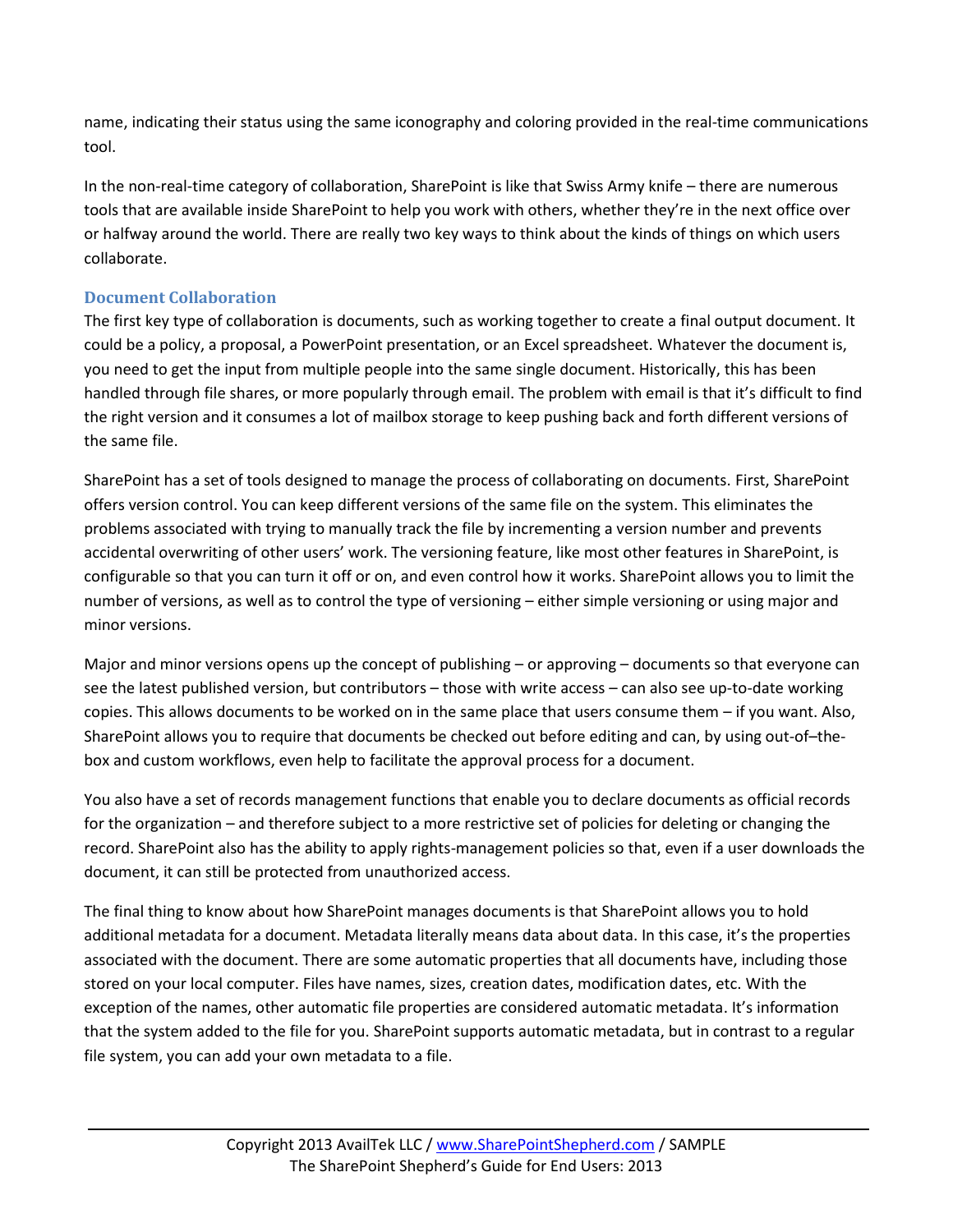This custom metadata can be anything you want. Perhaps you want to store the customer's name, the lead referral source, the type of products being sold, or nearly anything else. Once the data is stored, you can then view the list of documents, not just by name and folder as you could on a hard drive, but you can also view them sorted, grouped, and filtered by any of the metadata that you've entered. This makes it easier to navigate large volumes of information easily. It also means that you can treat metadata about documents just like any other list of data.

### **Data Collaboration**

Document collaboration is what we do when we push documents back and forth via email, but there is other data that we collaborate on – or use to collaborate – that doesn't fit easily in documents. Consider for the moment a group that's working across the world. It might be useful to know what time zone each participant is in, what office they're located in, and perhaps their mobile telephone number. SharePoint allows you to create any kind of list data you want – very much like you would create columns in an Excel spreadsheet.

In the case of team members, it might be a matter of creating a new contacts list – one that has the kinds of fields that you would expect in an Outlook contact – and add fields for time zone, office, and mobile phone number. The list could then be accessible with these additional fields on the Web to be sorted, grouped, and filtered.

Contacts may or may not seem like an obvious kind of data list with which you work. There are numerous others, though. Tasks lists are simply lists of tasks to be done. Calendars are simply a list of appointments. Announcements to communicate with the group are simply notes. However, there are two key differences between SharePoint and using a more traditional method, like storing the data in a spreadsheet.

The first is that SharePoint has a much richer set of options for the fields. Because a spreadsheet is designed to be rows and columns, it's sometimes hard to include pictures, or large blocks of formatted text. Since SharePoint treats each entry as a separate record and automatically generates a data entry form for you, it's easier to add fields that would be difficult to do in a spreadsheet.

Second, and perhaps more important, when you put a list of items in an Excel spreadsheet, only one person can work on that list at any given time. So Suzi and Fred can't both be completing their tasks at the same time. SharePoint, however, stores these as individual items in a collection and allows both Suzi and Fred to make updates to different items in the same collection at the same time.

Going further, SharePoint allows you to apply version control to an item. This allows you to keep older versions of the item for review. Consider the case where you have task items for a project. SharePoint can automatically track when updates were made and by whom, by keeping versions of the same record. This means that contributors don't have to be as focused on what each other is doing. They can simply do their work and allow SharePoint to do its job coordinating the activity.

### **Communications Tool**

The ability to work on information together is just one piece of the puzzle. What about how to disseminate that information to the appropriate parties inside the organization? That's a fundamentally different problem than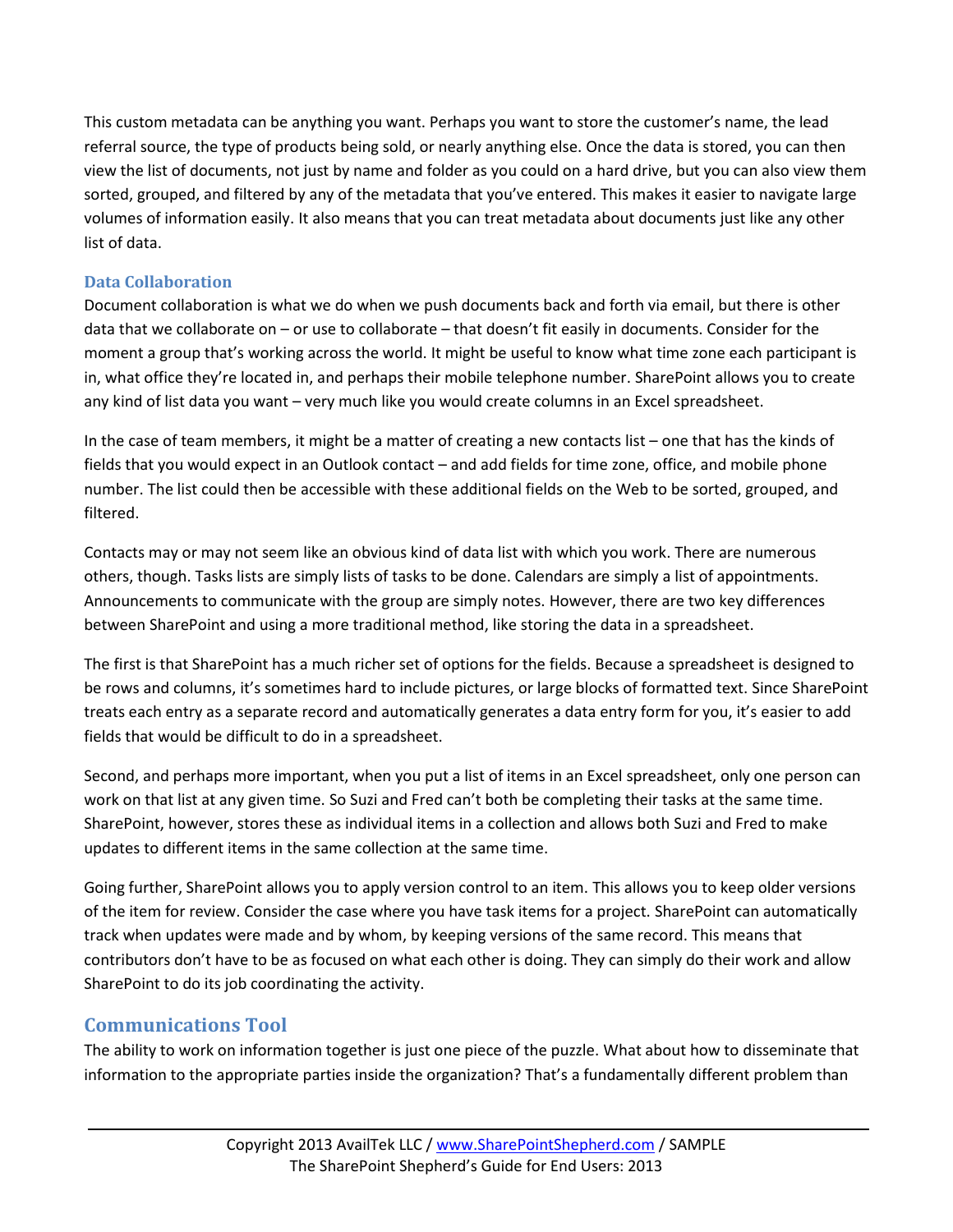tracking revisions and enabling collaboration. As a communications tool, SharePoint has a set of key features that allow you as the user to control its appearance and how the data is displayed to the consumers.

#### **Building Pages from Parts**

Rarely does the user get to create his or her own Web page. While some online portals allow users to select their components and the order that they appear, in most corporate environments, everything is pre-assigned and rigid. That isn't the case in SharePoint. One of SharePoint's key features is the ability for anyone to build a page from a set of components – called Web Parts. Even more impressive is that SharePoint allows you to configure these Web Parts to suit your needs.

Web Parts have what are called properties. These are settings that you – the user – can control; these properties make the Web Part behave the way you want it to. In some cases, the properties allow you to control which view is displayed in the Web Part. Other properties control the title and location of the Web Part on the page.

SharePoint ships with numerous Web Parts, including Web Parts for showing the members of a site, for allowing you to add static content, to insert other pages as a part of your page, etc. Developers in your organization and at third-party companies can write Web Parts, which are added to the gallery of available Web Parts that you can then add to a page.

#### **Creating Your Own Pages and Sites**

Your control of SharePoint isn't limited to adding parts to pages – you can add pages themselves. You can select from a template or create your own pages. These new pages can have Web Parts placed on them, as well. The benefit of being able to create your own pages is that it allows you a way to show different contents to different people – or to contain different types of content that may not belong on the same page.

For truly separate topics, SharePoint allows you to create your own containers, called apps, which were formerly known as libraries or lists. Sites can have different security, navigation menus, and pages. Sites are like folders except more powerful. While SharePoint allows you to secure folders, sites allow you to change how users are grouped and assigned security. This allows you to tailor the experience of different groups of consumers based on varying sets of criteria.

### **Quick Wiki**

Wikis derive their name from the Hawaiian word for "quick." The Wiki concept is designed to be quick and easy. There are several implementations of wiki – perhaps the most popular is Wikipedia, which rivals the information held by traditional encyclopedia companies. Wikis themselves are designed to allow untrained users to quickly create and connect information. Instead of the <A HREF="http://sharepointshepherd.com">SharePoint Shepherd</A> notation that a Web page would require, a wiki allows you to build links by simply specifying the title that you want for the target. For instance, [[SharePoint Shepherd]] creates a link to a page titled SharePoint Shepherd.

What's better is that wikis included in a SharePoint implementation will automatically allow you to create the page after you've created (stubbed out) the link. By clicking on the link to SharePoint Shepherd, you'll be given the opportunity to create the page if it doesn't already exist. The net effect is that it takes very little effort to create knowledge repositories that are connected to one another.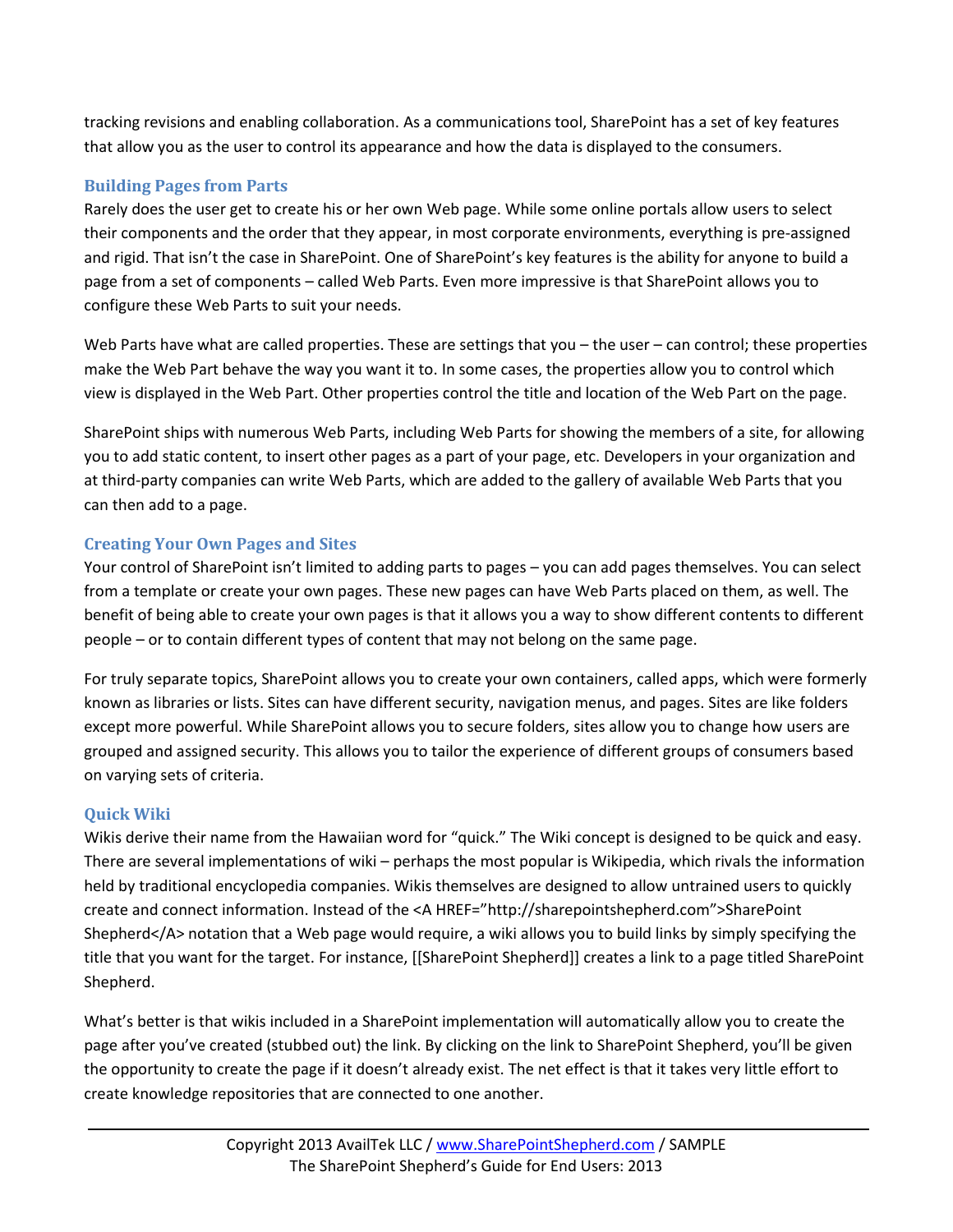SharePoint extends this model by allowing you to add Web Parts to a wiki page. This means that the content and links that you've created can sit side-by-side with a Web Part, showing the results of a query, the temperature in Alaska, or status from some third-party system.

The benefit of a wiki is plain in terms of speed to get content into the system. The negative to wikis is that pages tend not to have the same look and feel, nor does the navigation seem to have any structure to it.

#### **Structuring Web Content**

In communication environments, particularly where you're communicating with the public, the key concern isn't always how quick the content can be generated but is, instead, how easy it is for the consumers to consume. This means that the pages should have a consistent page layout and that the navigation should be created in a planned way – that is architected. SharePoint allows you to publish structured content through a set of features called publishing features. These features allow for the creation of page layouts – page templates – into which content can be added. The page layouts are varied by content type so that some of the pages can have more fields than others. Users can create new pages by selecting a new page and the layout they want to use. The content is added into the entry boxes in the layout and, when completed, the output is merged into a single page that the user can see.

The beauty of this arrangement is that the page is stored relatively pre-built in the database so it can be returned quickly, but it's also stored in its component parts so that it's easy to change the appearance of the page when the company changes its name or its branding. Power users can create the page layouts themselves so it's easy to create new types of content and layouts for it. It leaves the power of managing the appearance of the site to the user.

In addition to the ability to control – and change – the appearance of content, SharePoint includes several components designed to dynamically build the menus. By dynamically building menus to match the content that has been created, SharePoint minimizes the amount of effort that must be spent considering how to create the navigation and how to keep menus up-to-date. Further, SharePoint includes a page for Manage Content and Structure that allows you to move the content around, thereby changing the structure and menus which are dynamically generated. With all these tools, it's probable that your site will seem navigable. Of course, some users won't know how to navigate through your site's structure and will need another way to find the information they're looking for – that is where search comes in.

### **Leveraging the Power of Search**

Unlike older systems that allowed you to only search for things within special fields, SharePoint includes a fulltext search capability that can extract the text from documents and allow you to search that content for information. SharePoint ships with support for several of the most popular file formats, including text, xml, the Microsoft Office suite of applications, and Adobe's Acrobat PDF file format. There is also extensibility support to allow third-party vendors to plug their own search apps into SharePoint.

Beyond being able to search content stored in SharePoint, the search engine can be configured to index information in File Shares, Exchange, and nearly every kind of system that you can imagine if you're willing to build the XML file that specifies how to get to that content. The result is that SharePoint can be an enterpriselevel tool for finding information.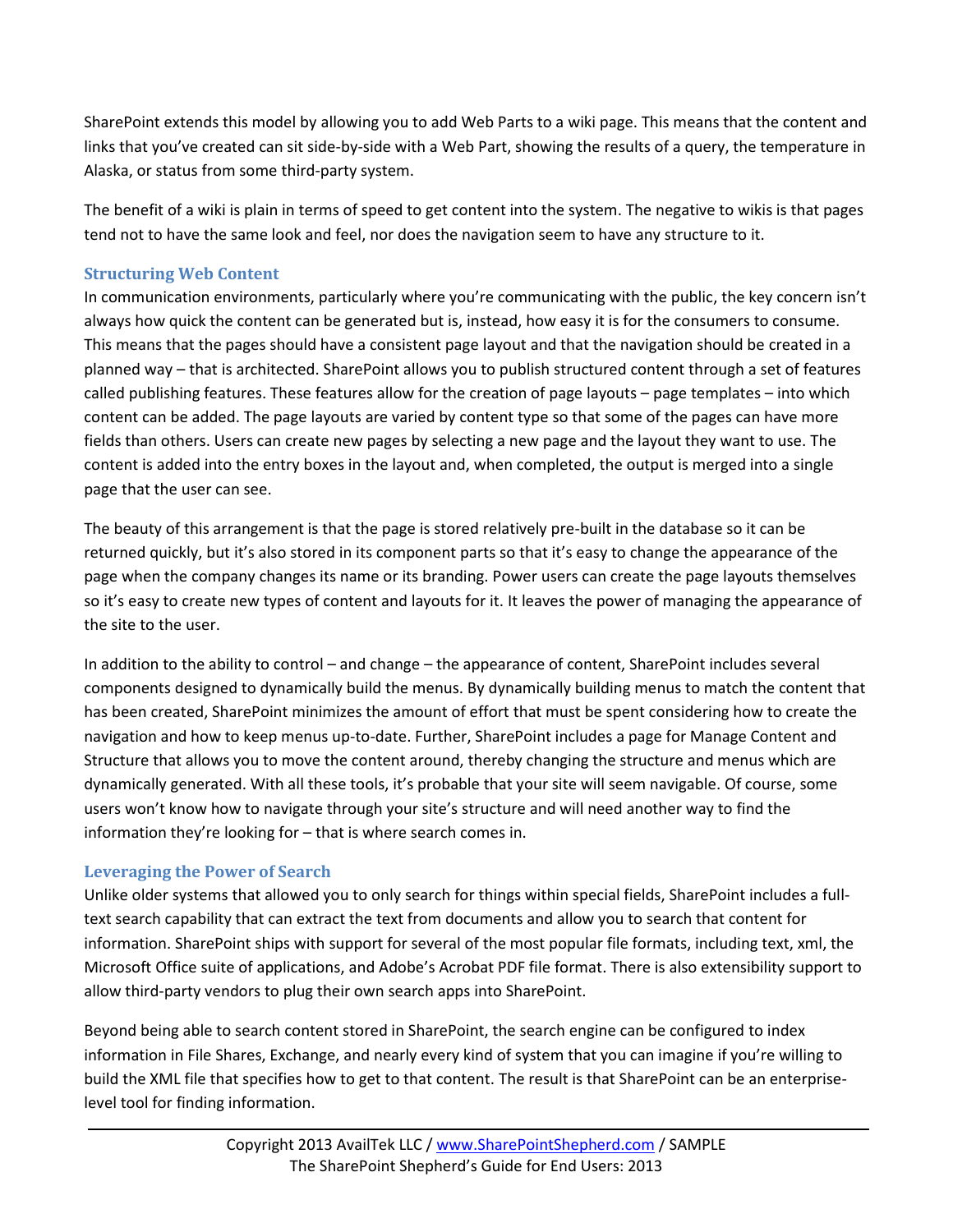SharePoint's full-text search capability can even reach out to other systems through federation. This allows you to run the same search on your intranet that you run on the Internet – at the same time. SharePoint also allows for the use of faceted search, using the metadata that SharePoint stores on a document or list or library item to further refine the result sets.

Consider that you're looking for a specific presentation on the topic of wind power that you know was given to the ABC Corporation in May. You can search for "wind power abc corporation" and receive a relatively large set of results and then click on a link on the set to limit your results to the PowerPoint presentation type. You can further refine the results to those where the client is identified as ABC Corporation by clicking on the dynamic list of customers that was generated from the results. Ultimately, you can even click into a date range to shrink the scope of the search results to a more manageable level. Often, one, two, or three facets will quickly reduce the number of results to a handful (less than a page). The impact of this is that it is easier to find the results that you're looking for – quickly.

Faceted search relies upon the correct metadata being filled out by users as they upload content to the system. That's something that is facilitated by the upload process – and by the Microsoft Office clients themselves.

# **Adding Office Client Applications**

One of the key challenges in any content management system is getting users to apply metadata or storage location consistently. SharePoint is different than most other content management systems because SharePoint leverages the Office client applications to facilitate the addition of the metadata by the users when they're creating the document.

One feature is QuickParts, which allows the user to enter data into the document directly and have that data promoted to metadata properties automatically. Another is the document information panel (DIP), with an InfoPath form that appears at the top of the document to specify properties. Both aid in the capture of metadata in the document. SharePoint promotes the properties in the documents to metadata in the SharePoint document library. This can dramatically simplify the process of capturing the metadata necessary to route documents (SharePoint's Content Organizer can move documents to new locations based on metadata).

Office client integration also includes the ability to take SharePoint data off-line and to synchronize calendars and contacts to Outlook. This means that SharePoint can be your storage repository for your data even if the primary way that you access that data is to leverage office tools like Microsoft Office and Outlook.

## **A Tale of Two SharePoints**

It's important to realize that most, but not all, of the features ascribed to SharePoint are available in any version. There are two different SharePoint products. There's the SharePoint Foundation product, whose license is included as a part of your Windows Server license, and SharePoint Server, which is a separate for-pay product.

SharePoint Foundation has all of the Office integration, document management, and list management features, as well as basic search capabilities. SharePoint Server includes the Web content management features for publishing. SharePoint Server itself comes in two versions: Standard and Enterprise. Enterprise includes services like Visio Services, InfoPath Form Services, and others. Refer to your Microsoft licensing expert for more specific details.